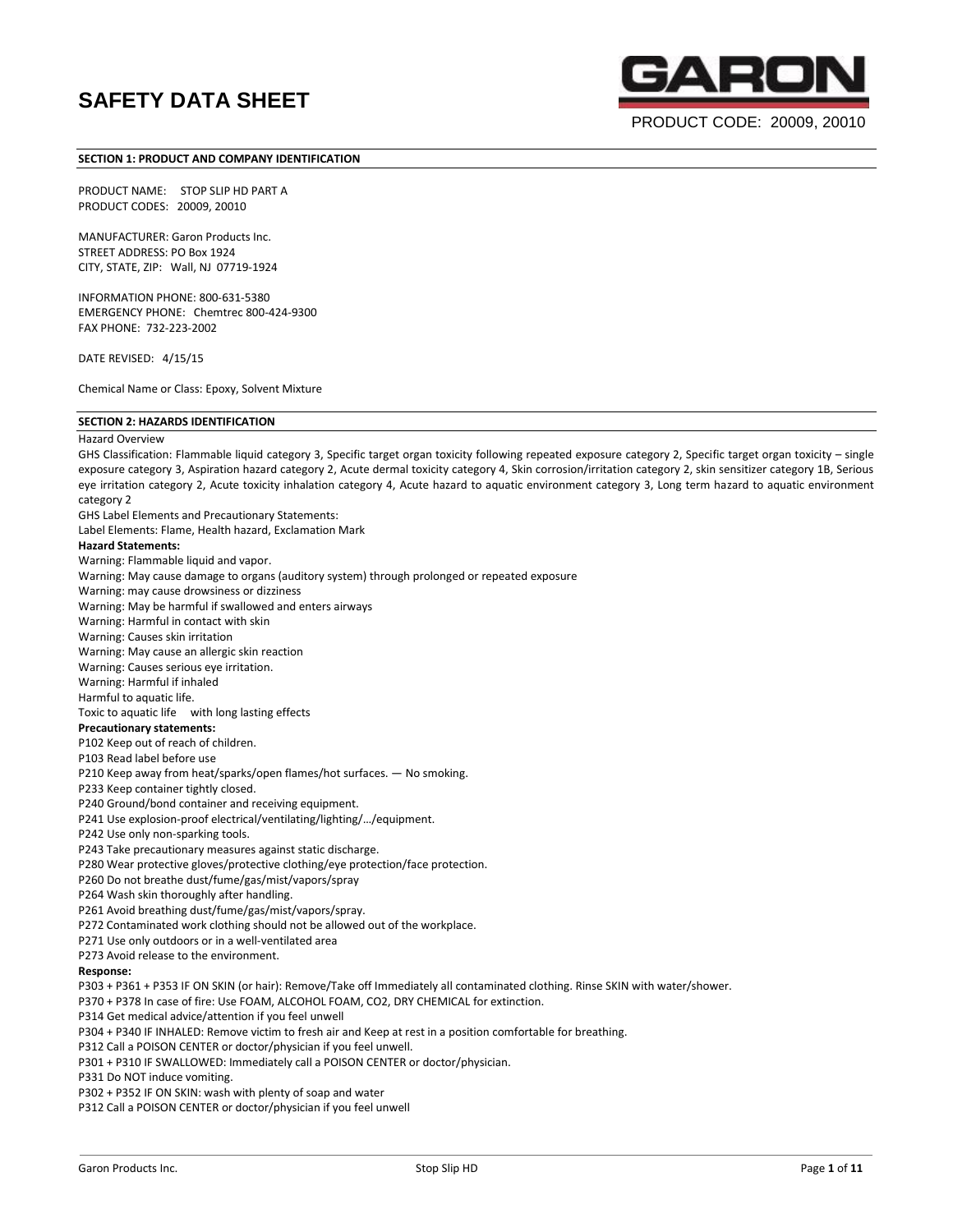

# PRODUCT CODE: 20009, 20010

P361+P364 Take off immediately all contaminated clothing and wash it before reuse.

P302 + P352 IF ON SKIN: wash with plenty of soap and water.

P333 + P313 IF SKIN irritation or rash occurs: Get medical advice/attention.

P305 + P351 + P338 If in eyes: Rinse cautiously with water for several minutes. Remove contact lenses, if present and easy to do. Continue rinsing.

P337 + P313 IF eye irritation persists: Get medical advice/attention.

P273 Avoid release to the environment

**Storage:**

P403 + P235 Store in a well-ventilated place. Keep cool

P405 Store locked up.

P233 Keep container tightly closed.

**Disposal:**

P501 Dispose of contents/container to a waste disposal facility in accordance with local, state, federal or international laws

Other Non-classifiable potential hazards

Carcinogenicity category 2, (Ethyl benzene at less than 17% in a study done by the NTP was determined to not be carcinogenic.)

# HMIS HAZARD CLASSIFICATION

HEALTH: 1 FLAMMABILITY: 2 REACTIVITY: 0 PERSONAL PROTECTIVE EQUIPMENT: G

POTENTIAL HEALTH EFFECTS

EYES: CAN CAUSE SEVERE IRRITATION, REDNESS, TEARING, OR BLURRED VISION.

SKIN: MAY CAUSE IRRITATION, DEFATTING AND DERMATITIS.

INGESTION: CAN CAUSE GASTROINTESTINAL IRRITATION, NAUSEA, VOMITTING, DIARRHEA AND ASPIRATION OF MATERIAL INTO THE LUNGS CAN CAUSE CHEMICAL PHEUMONTITIS WHICH CAN BE FATAL.

INHALATION: CAN CAUSE NAUSEA AND RESPIRATORY IRRITATION, DIZZINESS, WEAKNESS, FATIGUE, HEADACHE AND POSSIBLE UNCONSCIOUSNESS HEALTH HAZARDS (ACUTE AND CHRONIC):

EPOXY RESINS CAN CAUSE SENSITIZATION BY EXPOSURE THROUGH CONTACT OR HIGH CONCENTRATIONS OF VAPOR. OVER EXPOSURE TO THIS MATERIAL CAN CAUSE CARDIAC ABNORMALITIES, ANEMIA, LIVER ABNORMALITIES, KIDNEY DAMAGE OR EVEN EYE DAMAGE.

MEDICAL CONDITIONS GENERALLY AGGRAVATED BY EXPOSURE:

RESPIRATORY CONDITIONS OR OTHER ALLERGIC RESPONSE.

CARCINOGENICITY

OSHA: NO NTP: YES IARC: YES

# ADDITIONAL CARCINOGENICITY INFORMATION:

IARC HAS DETERMINED THAT CRYSTALLINE SILICA INHALED IN THE FORM OF QUARTZ IS CARCINOGENIC TO HUMANS. NPT CLASSIFIES RESPIRABLE CRYSTALLINE SILICA AS REASONABLY ANTICIPATED TO BE A HUMAN CARCINOGEN. Some colors may contain carbon black - Explanation of Carcinogenicity: IARC MONOGRAPHS ON EVALUATION OF CARCINOGENIC RISK OF CHEMICALS TO MAN, VOL 65, and PG 149, 1996: GROUP 2B. Product may contain ethyl benzene as a component of xylene (IARC 2B). Component CAS# 12174-11-7: The International Agency for Research on Cancer (IARC) has classified Attapulgite clay as group 3, not classifiable as to its carcinogenicity to humans, however, the International Agency for Research on Cancer (IARC) has classified: crystalline silica (a component of Attapulgite clay as a Group 1 (known) human carcinogen. Crystalline silica is a NTP listed carcinogen. Titanium Dioxide is listed by IARC as possibly carcinogenic to humans (group 2B).

| SECTION 3: COMPOSITION/INFORMATION ON INGREDIENTS |               |                     |                                            |                        |                      |  |  |  |
|---------------------------------------------------|---------------|---------------------|--------------------------------------------|------------------------|----------------------|--|--|--|
| INGREDIENT                                        | CAS NO.       | <b>OSHA PEL</b>     | <b>ACGIH TLV</b>                           | <b>OSHA STEL</b>       | WEIGHT %             |  |  |  |
| Modified Diglycidyl Ether of Bisphenol A          | 25068-38-6    | <b>NONE</b>         | <b>NONE</b>                                | <b>NONE</b>            | $10 - 30$            |  |  |  |
| Alkyl Glycidyl Ether                              | 68609-97-2    | <b>NONE</b>         | <b>NONE</b>                                | <b>NONE</b>            | $0.1 - 1$            |  |  |  |
| <b>Stoddard Solvent</b>                           | 8052-41-3     | 100PPM              | 100PPM                                     | <b>NONE</b>            | $0.1 - 1$            |  |  |  |
| 1-Methoxy-2-Propanol Acetate                      | 108-65-6      | 50PPM               | <b>NONE</b>                                | <b>NONE</b>            | $0.1 - 1$            |  |  |  |
| *1, 2, 4-Trimethylbenzene                         | $95 - 63 - 6$ | 25PPM               | <b>NONE</b>                                | <b>NONE</b>            | $(0.5\%)$            |  |  |  |
| Solvent Naphtha, Petroleum, Heavy Aromatic        | 64742-94-5    | <b>NONE</b>         | <b>NONE</b>                                | <b>NONE</b>            | $0.1 - 1$            |  |  |  |
| Hydrophobic Silica                                | 67762-90-7    | 6mg/m <sup>3</sup>  | 10mg/m <sup>3</sup>                        | <b>NONE</b>            | $1 - 5$              |  |  |  |
| Poly (terephthaloylchloride/P-phenylenediamine)   |               |                     |                                            |                        |                      |  |  |  |
| (Para-aramid polymer)                             | 26125-61-1    | <b>NONE</b>         | <b>NONE</b>                                | <b>NONE</b>            | $0.1 - 1$            |  |  |  |
| Sodium Sulphate                                   | 7757-82-6     | <b>NONE</b>         | <b>NONE</b>                                | <b>NONE</b>            | $< 0.001\%$          |  |  |  |
| *Xylene                                           | 1330-20-7     | 100PPM              | 100PPM                                     | 150PPM                 | 12                   |  |  |  |
| *Ethyl Benzene (As a Component of Xylene)         | 100-41-4      | 100PPM              | 100PPM                                     | 125PPM                 | $0-1$                |  |  |  |
| *Toluene (As a Component of Xylene)               | 108-88-3      | 200PPM              | 20PPM                                      | 150PPM                 | $0 - 0.02$           |  |  |  |
| Aluminum Oxide                                    | 1344-28-1     | 10mg/m <sup>3</sup> | $10$ mg/m $3$                              | $20$ mg/m <sup>3</sup> | $10 - 30$            |  |  |  |
| Silicon Dioxide                                   | 14808-60-7    | 10mg/m <sup>3</sup> | .1 $mg/m3$                                 | .1mg/m <sup>3</sup>    | 36.15                |  |  |  |
| Attapulgite Clay                                  | 12174-11-7    | 50 $mg/m3$          | $10$ mg/m <sup>3</sup> 20mg/m <sup>3</sup> |                        |                      |  |  |  |
| *Crystalline Silica (As a Component of            |               |                     |                                            |                        |                      |  |  |  |
| Attapulgite Clay)                                 | 14808-60-7    | $10$ mg/m $3$       | .1 $mg/m3$                                 | $.1$ mg/m $3$          | (3-7% of total clay) |  |  |  |
| Colors may contain: @ 1-5%                        |               |                     |                                            |                        |                      |  |  |  |
| <b>Titanium Dioxide</b>                           | 13463-67-7    | 10mg/m <sup>3</sup> | $10$ mg/m <sup>3</sup>                     | 5mg/m <sup>3</sup>     |                      |  |  |  |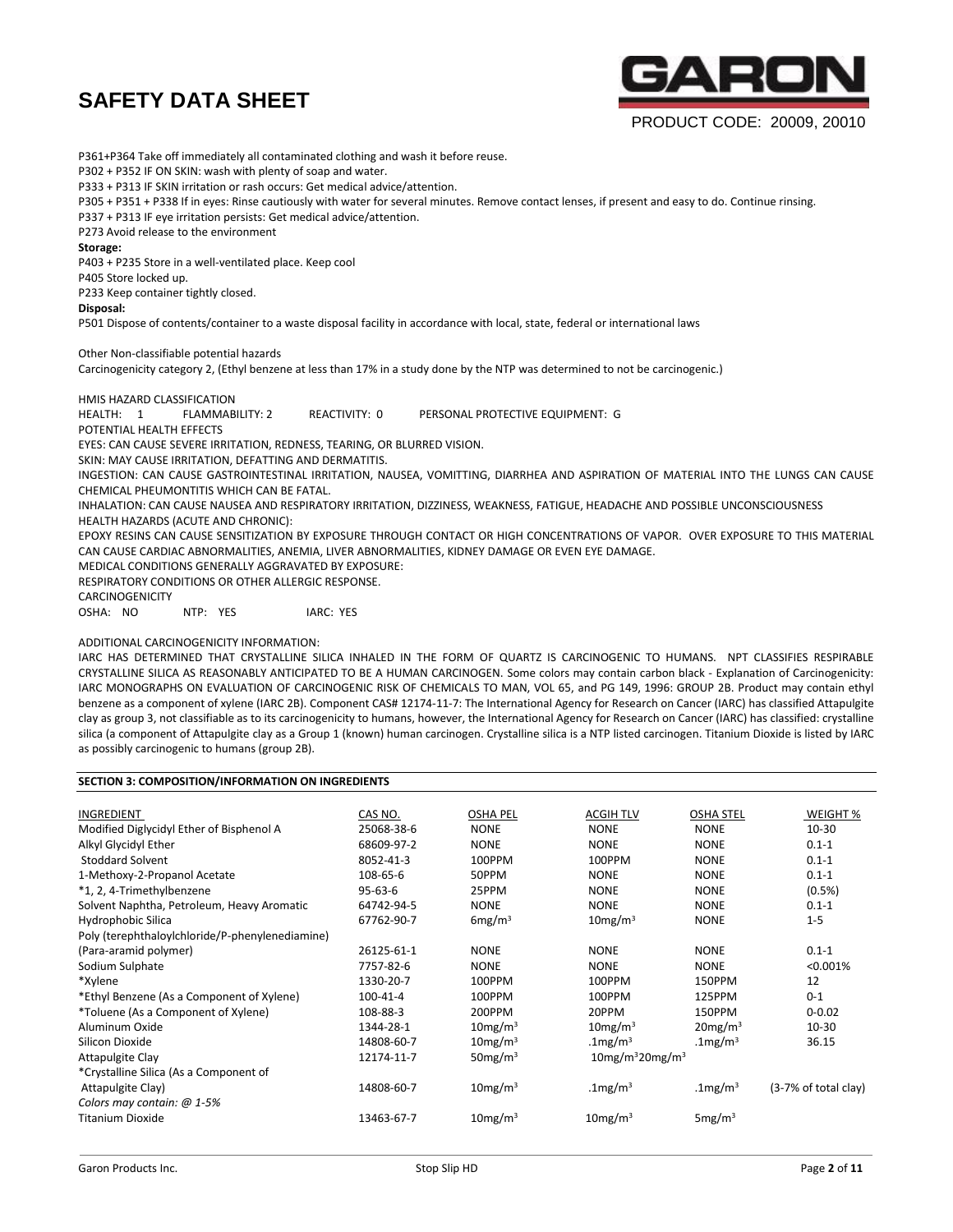

# PRODUCT CODE: 20009, 20010

| 1333-86-4     | 3.5PPM                 | 3.4PPM              | <b>NONE</b> | < 1.0 |
|---------------|------------------------|---------------------|-------------|-------|
| 112926-00-8   | <b>NONE</b>            | $80$ mg/m $3$       | <b>NONE</b> |       |
| 1309-37-1     | 10mg/m <sup>3</sup>    | 5mg/m <sup>3</sup>  | <b>NONE</b> |       |
| Not available | <b>NONE</b>            | <b>NONE</b>         | <b>NONE</b> |       |
| 1314-98-3     | <b>NONE</b>            | <b>NONE</b>         | <b>NONE</b> |       |
| 7727-43-7     | <b>NONE</b>            | <b>NONE</b>         | <b>NONE</b> |       |
| 13463-67-7    | <b>NONE</b>            | <b>NONE</b>         | <b>NONE</b> |       |
| 6528-34-3     | <b>NONE</b>            | <b>NONE</b>         | <b>NONE</b> |       |
| 20344-49-4    | 15mg/m <sup>3</sup>    | 5mg/m <sup>3</sup>  | <b>NONE</b> |       |
| 147-14-8      | 1mg/m <sup>3</sup>     | 1mg/m <sup>3</sup>  | <b>NONE</b> |       |
| 1344-28-1     | 15mg/m <sup>3</sup>    | $10$ mg/m $3$       | <b>NONE</b> |       |
| 7631-86-9     | $80$ mg/m $3$          | $10$ mg/m $3$       | <b>NONE</b> |       |
| 51274-00-1    | 15mg/m <sup>3</sup>    | $10$ mg/m $3$       | <b>NONE</b> |       |
| 7631-86-9     | $80$ mg/m <sup>3</sup> | 10mg/m <sup>3</sup> | <b>NONE</b> |       |
|               |                        |                     |             |       |

SECTION 3 NOTES: \*Indicates toxic chemical(s) subject to reporting requirements of section 313 of Title III and of 40 CFR 372. ACGIH STEL=150PPM FOR XYLENE. Note: Ingredients listed without percentages, the percentages are considered a trade secret.

# **SECTION 4: FIRST AID MEASURES**

EYES: FLUSH EYES WITH WATER FOR AT LEAST FIFTEEN MINUTES AND CONSULT A PHYSICIAN.

SKIN: SKIN CONTACT WILL NORMALLY CAUSE NO MORE THAN IRRITATION BUT WASH AFFECTED AREA WITH SOAP AND WATER AND REMOVE CONTAMINATED CLOTHING PROMPTLY.

INGESTION: DO NOT INDUCE VOMITING, KEEP PERSON WARM AND CONSULT A PHYSICIAN IMMEDIATELY.

INHALATION: REMOVE VICTIM TO FRESH AIR AND ADMINISTER OXYGEN IF NECESSARY.

## **SECTION 5: FIRE-FIGHTING MEASURES**

FLAMMABLE LIMITS IN AIR **UPPER: Not Available**  (% by volume) LOWER: Not Available FLASH POINT: 197+°F METHOD USED: SETA FLASH EXTINGUISHING MEDIA: FOAM, ALCOHOL FOAM, CO2, DRY CHEMICAL SPECIAL FIRE FIGHTING PROCEDURES:

DO NOT ENTER CONFINED AREA WITHOUT FULL BUNKER GEAR INCLUDING A POSITIVE PRESSURE NIOSH APPROVED SELF-CONTAINED BREATHING APPARATUS. COOL ALL FIRE EXPOSED CONTAINERS WITH WATER. PRESENCE OF SOLVENTS IN PRODUCT MAY REQUIRE GROUNDING.

UNUSUAL FIRE AND EXPLOSION HAZARDS:

IF FIRE OCCURS, SOLVENTS MAY PRODUCE EXCESSIVE PRESSURE. SEALED DRUMS MAY RUPTURE AND IGNITE. VAPORS ARE HEAVIER THAN AIR AND MAY TRAVEL ALONG THE GROUND AND IGNITE BY ANY SOURCE OF IGNITION. NEVER USE A CUTTING OR WELDING TORCH NEAR CONTAINERS (EVEN EMPTY). ALL 5 GALLON AND LARGER CONTAINERS SHOULD BE GROUNDED BEFORE TRANSFERRING MATERIAL.

## **SECTION 6: RELEASE MEASURES**

STEPS TO BE TAKEN IN CASE MATERIAL IS RELEASED OR SPILLED:

WEAR RESPIRATOR AND PROTECTIVE CLOTHING. REMOVE ALL SOURCES OF IGNITIONS. REMOVE EXCESS WITH VACUUM TRUCK AND TAKE UP THE REMAINDER WITH AN ABSORBENT MATERIAL SUCH AS CLAY AND PLACE IN DISPOSAL CONTAINERS. FLUSH AREA WITH WATER TO REMOVE RESIDUE.

## **SECTION 7: HANDLING AND STORAGE**

PRECAUTIONS TO BE TAKEN IN HANDLING AND STORAGE:

STORE IN A COOL DRY PLACE. SEAL ALL PARTIALLY USED CONTAINERS. WASH WITH SOAP AND WATER BEFORE EATING, DRINKING, SMOKING OR USING TOILET FACILITIES. MIXED MATERIALS CONTAIN THE HAZARDS OF ALL THE COMPONENTS, THEREFORE, READ THE MSDS'S OF ALL THE COMPONENTS PRIOR TO USING MATERIAL. PROPERLY LABEL ALL CONTAINERS. KEEP MATERIAL AWAY FROM ALL SOURCES OF IGNITION.

OTHER PRECAUTIONS:

AVOID ALL SKIN CONTACT. AVOID BREATHING VAPORS GENERATED FROM THE MATERIAL. OBSERVE CONDITIONS OF GOOD GENERAL HYGIENE AND SAFE WORKING PRACTICES. CONTAMINATED LEATHER ARTICLES CAN NOT BE CLEANED AND MUST BE DISCARDED IF CONTAMINATED WITH THIS PRODUCT. WASH ALL CONTAMINATED CLOTHING PRIOR TO THE REUSE THEREOF. WEAR APPROPRIATE SAFETY EQUIPMENT AND RESPIRATOR AT ALL TIMES WHEN VENTILLATION IS NOT SUFFICIENT TO CONTROL VAPORS.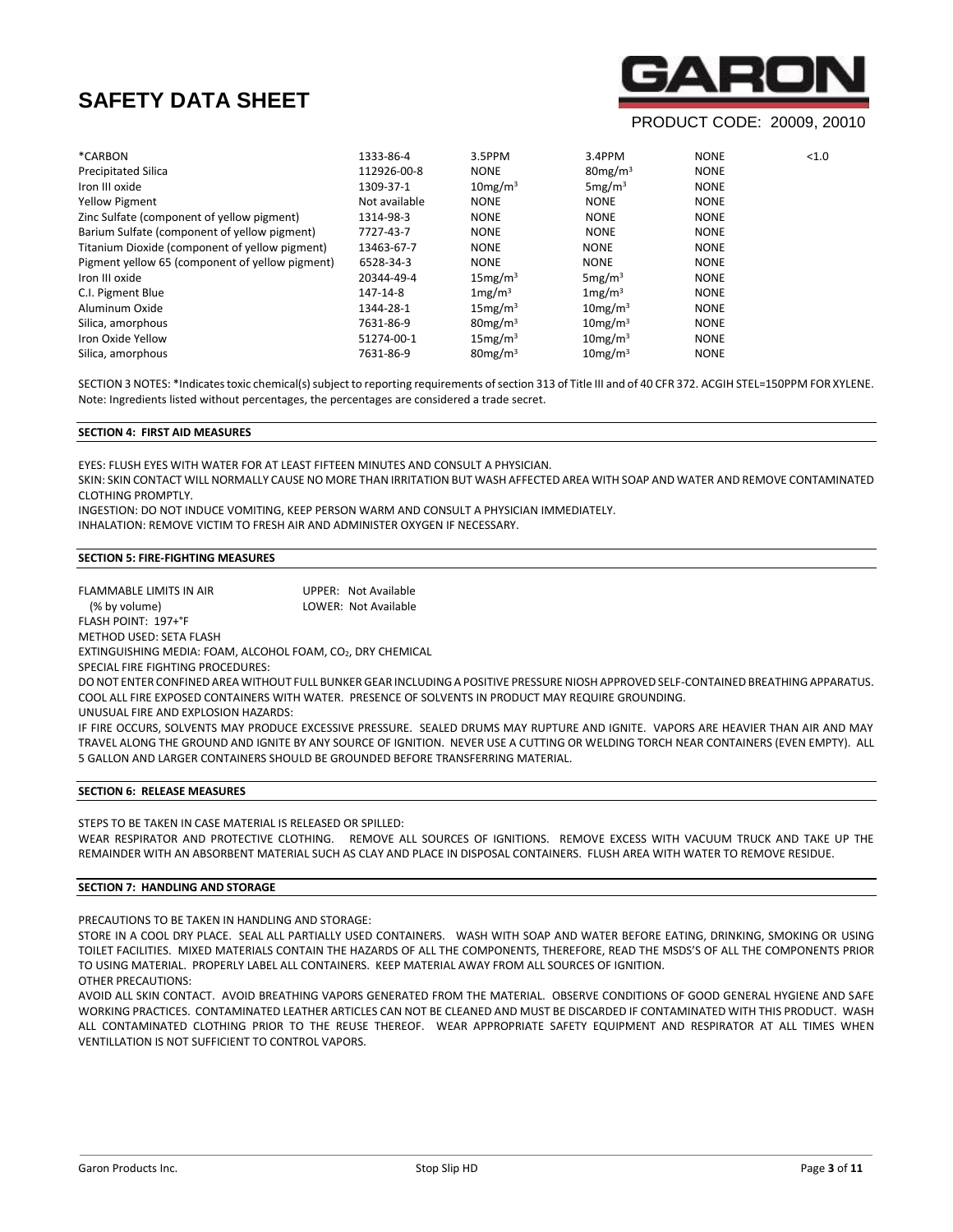# **SECTION 8: EXPOSURE CONTROLS/PERSONAL PROTECTION**

RESPIRATORY PROTECTION:

USE A NIOSH APPROVED RESPIRATOR AS REQUIRED TO PREVENT OVER EXPOSURE TO VAPOR IN ACCORDANCE WITH 29 CFR 1910.134. ENGINEERING OR ADMINISTRATIVE MEASURES SHOULD BE TAKEN TO REDUCE THE RISK AND EXPOSURE. VENTILATION: PROVIDE SUFFICIENT MECHANICAL (GENERAL AND LOCAL EXHAUST) VENTILATION TO MAINTAIN EXPOSURE BELOW TOXIC LEVEL VALUES. PROTECTIVE GLOVES: IMPERVIOUS GLOVES – NEOPRENE OR RUBBER EYE PROTECTION: SPLASH GOGGLES OR GLASSES WITH SIDE SHIELDS. OTHER PROTECTIVE CLOTHING OR EQUIPMENT: WEAR BODY COVERING CLOTHING AND OTHER COVERINGS AS NECESSARY SUCH AS APRON AND APPROPRIATE FOOTWEAR TO AVOID CONTACT WITH MATERIAL. WORK HYGIENIC PRACTICES: OBSERVE GOOD GENERAL HYGIENIC PRACTICES.

SEE SECTION THREE FOR OCCPATIONAL EXPOSURE LIMIT VALUES.

# **SECTION 9: PHYSICAL AND CHEMICAL PROPERTIES**

APPEARANCE AND ODOR: VISCOUS LIQUID IN VARYING COLORS WITH SOLVENT ODOR BOILING POINT OR RANGE: 200° TO 315°F VAPOR DENSITY (AIR = 1): N/A SPECIFIC GRAVITY  $(H_2O = 1):$  1.8 EVAPORATION RATE: N/A SOLUBILITY IN WATER: NEGLIGIBLE ODOR THRESHOLD: N/A pH: N/A MELTING POINT/FREEZING POINT: N/A VAPOR PRESSURE: N/A AUTO IGNITION TEMPERATURE: N/A PARTITION COEFFICIENT: N-OCTANOL/WATER: N/A DECOMPOSITION TEMPERATURE: N/A

# **SECTION 10: STABILITY AND REACTIVITY**

STABILITY: STABLE CONDITIONS TO AVOID (STABILITY): AVOID EXCESSIVE HEAT OR OPEN FLAMES AS WELL AS ALL SOURCES OF IGNITION SUCH AS SPARKS, HEATERS, AND STATIC DISCHARGES ETC. INCOMPATIBILITY (MATERIAL TO AVOID): AVOID AMINE CURING AGENTS IN UNCONTROLLED AMOUNTS AND STRONG OXIDIZING AGENTS. HAZARDOUS DECOMPOSITION OR BY-PRODUCTS: MAY FORM TOXIC CHEMICALS, CARBON DIOXIDE, CARBON MONOXIDE AND VARIOUS HYDROCARBON COMPOUNDS. HAZARDOUS POLYMERIZATION: WILL NOT OCCUR.

# **SECTION 11: TOXICOLOGICAL INFORMATION**

No data for the product itself.

Component data:

Component CAS# 25068-38-6: Moderate sensitizer, slight eye irritant, moderate skin irritant, Oral LD50 >5000 mg/kg (rat), Dermal LD50 >6000 mg/kg (rabbit) Component CAS# 68609-97-2: possible sensitizer, eye and skin irritant, Oral LD50 >10000 mg/kg (rat), Inhalation LD50 – no microscopic changes

Component CAS# 8052-41-3: Draize test (rabbit) eye: 500 mg/24hr – Moderate. Epidemiology: Studies involving petroleum refinery workers indicate that persons with routine exposure to petroleum based constituents may be at an increased risk to the development of benign neoplasms, digestive tract cancer and skin cancer. LD50 oral >6000 mg/kg (rat). Dermal LD50 >3000 mg/kg (rabbit). Inhalation LC50 = 5500 mg/kg (4 hr) (rat). Component is a moderate skin irritant. Product is an eye irritant.

Component CAS# 108-65-6: Oral LD50 = 8532 mg/kg (rat). Dermal LD% >5000 mg/kg (rabbit). Inhalation LC50 >100ppm (4hr) (rat) Component is a moderate skin irritant. Product is an eye irritant

Component CAS# 95-63-6: Oral LD50 (rat) = 5000 mg/kg. Inhalation LC50 (rat) -4h = 18000 mg/m3.

Component CAS# 64742-94-5: LD50/LC50: Draize test, rabbit, skin: 500 uL/24H Mild; Inhalation, rat: LC50 = >590 mg/m3/4H; Skin, rabbit: LD50 = >2 mL/kg; Epidemiology: Epidemiological studies involving petroleum refinery workers indicate persons with routine exposure to petroleum or one of its constituents may be at an increased risk to the development of benign neoplasms, digestive tract cancer, and skin cancer.

Component CAS# 67762-90-7: LD50 (rat >1000 mg/kg, LD50 dermal (rabbit) >2000 mg/kg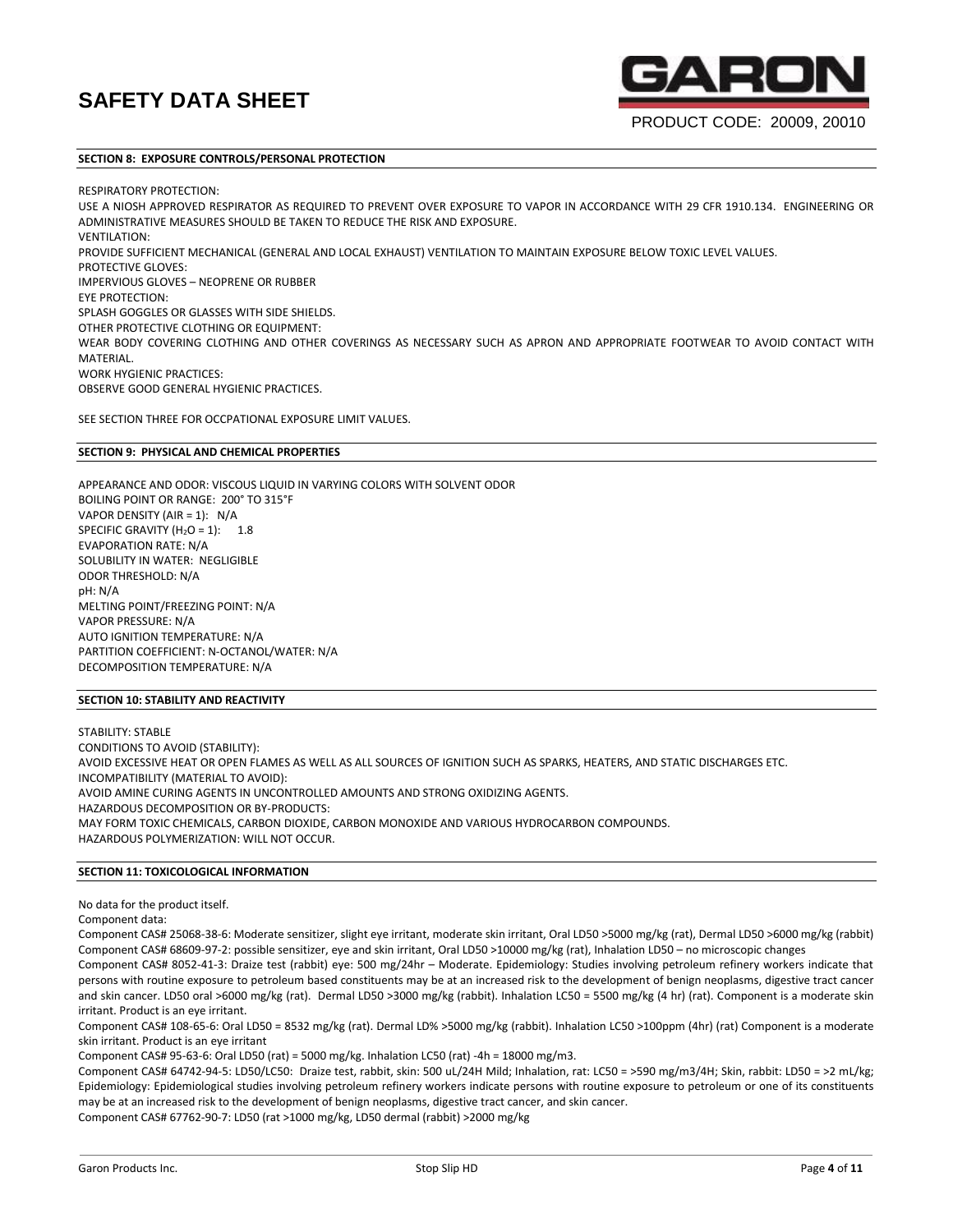# ARC

# PRODUCT CODE: 20009, 20010

Component(s) Poly (terephthaloylchloride/P-phenylenediamine) (Para-aramid polymer) CAS# 26125-61-1 and Sodium Sulphate CAS# 7757-82-6: ORAL ALD > 7500 mg/kg in rats. Industrial experience shows the inhalation of these components dust and fly may cause mechanical irritation of the mucous membranes of nose and throat. Chronic inhalation effects: A 2 year inhalation study produced pulmonary fibrosis at 25, 100, & 400 F/CC.

Component Xylene: Inhalation LC50 26800ppm, Skin LD50 2000 mg/kg, Ingestion LD50 4.3 g/kg. Exposure may affect skin, eye, liver, kidney, nervous system, respiratory system and lungs. High concentrations may lead to nervous system effects. Repeated overexposure has produced toxic effects in developing and young laboratory animals. Aspiration into lungs when swallowed or vomited may cause chemical pneumonitis which can be fatal. Xylene may contain ethyl benzene, and toluene. Ethyl benzene has shown limited evidence of a carcinogenic effect.

COMPONENT Ethyl Benzene: Acute Oral toxicity LD50: ca. 3500 mg/kg (rat); Acute inhalation LC50: 17.2 mg/l 4h (rat); Acute Dermal Toxicity: 17,800 mg/kg (rabbit); Skin Irritation rabbit Draize exposure time 24h – slightly irritating. Eye Irritation rabbit Draize – severely irritating. Sensitization dermal (human patch test) non-sensitizer. Repeated Dose toxicity 28 days inhalation NOAEL: 3.4 mg/l (rabbit). Mutagenicity Genetic Toxicity in Vitro: Ames: Negative (salmonella typhimurium,

Metabolic activation with/without). Carcinogenicity: Ethyl benzene was tested by inhalation exposure in mice and rats. Ibn mice, there was an increased incidence of lung adenomas in males and liver adenomas in females. In male rats, there was an increased incidence of renal tubule adenomas and carcinomas. Two Studies of workers potentially exposed to ethyl benzene in a production plant and a styrene polymerization plant, showed no excess cancer incidence and no excess cancer mortality during a 15 year follow-up. Toxicity to Reproduction/Fertility: Inhalation (monkey, male) Reproductive effects have been observed in animal studies, in a generation study, inhalation (rat/female) NOAEL (parental): 100ppm NOAEL (F2): 100ppm. Developmental Toxicity/Teratogenicity rat, female, inhalation, gestation, daily, NOAEL (teratogenicity): 100ppm (maternal): 100ppm. Teratogenetic effects seen only with maternal toxicity. Fetotoxicity seen only with maternal toxicity. Rabbit, female, inhalation, gestation, daily, NOAEL (teratogenicity) < 1000 mg/m3, NOAEL (maternal) < 1000 mg/m3.

Component Aluminum Oxide CAS# 1334-28-1: Special Remarks on Chronic Effects on Humans: May cause cancer (tumorigenic) according to animal data. No human data found. Special Remarks on other Toxic Effects on Humans:

Acute Potential Health Effects: Skin: May cause skin irritation. Eyes: Nuisance Dust. Dust may cause mechanical eye irritation. Inhalation: Nuisance Dust. Material is irritating to mucous membranes and upper respiratory tract. May cause lung injury. Ingestion: May be harmful if swallowed. Ingestion of large amounts mat cause gastrointestinal tract irritation. It is expected to be a low hazard for normal industrial handling.

Component Silicon dioxide CAS# 14808-60-7: Inhalation and retention of respirable crystalline silica can cause silicosis in several forms, chronic, accelerated or acute. Acute silicosis can occur with exposures to high concentrations of respirable crystalline silica over a very short time period, the symptoms of acute silicosis include progressive shortness of breath, fever, cough, and weight loss. Acute silicosis can be fatal. IARC concluded that there was sufficient evidence in humans for the carcinogenicity of crystalline silica in the form of quartz (Group 1). Exposure to respirable crystalline silica can also be associated with autoimmune disease, tuberculosis, kidney damage, non-malignant respiratory disease. For further information, the NIOSH Hazard Review- Occupational Effects of Occupational Exposure to Respirable Crystalline Silica published in April of 2002 should be reviewed.

Component CAS# 12174-11-7: Carcinogenic effects – this component may contain crystalline silica dust can cause silicosis, a form of progressive pulmonary fibrosis. Inhalable crystalline silica is listed by IARC as a group I carcinogen (lung) based on sufficient evidence in occupationally exposed humans and sufficient evidence in animals. Crystalline Silica is also listed by the NTP as a known human carcinogen. Oral LD50 (rat) > 8g/mg

Component CAS# 12174-11-7: Carcinogenic effects – this component may contain crystalline silica dust can cause silicosis, a form of progressive pulmonary fibrosis. Inhalable crystalline silica is listed by IARC as a group I carcinogen (lung) based on sufficient evidence in occupationally exposed humans and sufficient evidence in animals. Crystalline Silica is also listed by the NTP as a known human carcinogen. Oral LD50 (rat) > 8g/mg

Component Titanium Dioxide: Inhalation 4 h LC50 > 6.82 mg/l; Oral LD50 > 5000 mg/kg, rat; In February 2006, IARC listed titanium dioxide as possibly carcinogenic to humans Group 2B.

Component CAS# 67762-90-7: LD50 (rat >1000 mg/kg, LD50 dermal (rabbit) >2000 mg/kg

Component Carbon: IARC lists carbon as a possible human carcinogen Category 2B. LD50 – Intravenous, mouse = 440 mg/kg

Component CAS# 112926-00-8: LD50 (rat >5000 mg/kg, LD50 dermal (rat) >2000 mg/kg

Component Iron III oxide CAS# 1309-37-1: Acute Oral Toxicity LD50 >5000 mg/kg (rat). Acute Dermal Toxicity LD50 >5000 mg/kg (rat)

Component Yellow Pigment: Not Hazardous as defined by OSHA HC Standard 29 CFR 1810.1200. Acute oral value of 20 gm/kg or greater in rats

Component Iron III oxide CAS# 20344-49-4: Acute Oral Toxicity LD50 >5000 mg/kg (rat).

# **SECTION 12: ECOLOGICAL INFORMATION**

No data for the product itself.

Component data:

Component CAS# 25068-38-6: Biodegradability (Modified Sturm Method) 12%, Fish toxicity: Rainbow trout (96hr) LC50 1.5mg/l, Zebra Fish (96hr) LC50 2.4 mg/l. Invertebrate Toxicity: Daphnia Toxicity (24hr) EC 50 3.6 mg/l

Component CAS# 95-63-6: Toxicity to fish LC50 (fathead minnow) 7.72 mg/l 96 hr. Toxicity to daphnia and other aquatic invertebrates: Immobilization EC50 (water flea) 3.6mg/l 48hr.

Component(s) Poly (terephthaloylchloride/P-phenylenediamine) (Para-aramid polymer) CAS# 26125-61-1 and Sodium Sulphate CAS# 7757-82-6: Component is non-biodegradable in the environment and do not leach material toxic to flora or fauna. Biocompatibility and aquatic toxicity tests give the following results: finishes do not appear to be inhibitory or toxic to microbes commonly found in biological treatment systems.

Component Xylene: Acute Toxicity: Fish: Toxic 1 < LCECIC50 < 10mg/l, Aquatic Invertebrates: Toxic 1 < LC/EC/IC50 <10mg/l, Algae: Toxic 1 < LC/EC/IC50 <10 mg/l. Mobility – floats on water. If it enters the soil it will be highly mobile and may contaminate groundwater. Oxidizes rapidly by photo-chemical reactions in air.

COMPONENT Ethyl Benzene: Biodegradation, Aerobic, 50%, Exposure time 28 days. Biochemical Oxygen demand (BOD) 5 days, 2.8% and 35 days, 1780 mg/g. Bioaccumulation: Cyprinus Carpio (Carp), 15 BCF. Acute and Prolonged Toxicity to Fish LC50: 12.1 mg/l (fathead minnow, 96 h). Acute Toxicity to Aquatic Invertebrates EC50: 1.8-2.9 mg/l (water flea, 48 h). Toxicity to Aquatic Plants EC50: 4.6 mg/l (green algae, 72 h). Toxicity to microorganisms EC50: 130 mg/l (activated sludge microorganisms, 48 hr).

Component Aluminum Oxide CAS# 1334-28-1: Products of Biodegradation: Possibly hazardous short term degradation products are not likely. However, long term degradation products may arise Toxicity of the Products of Biodegradation: The product itself and its products of degradation are not toxic.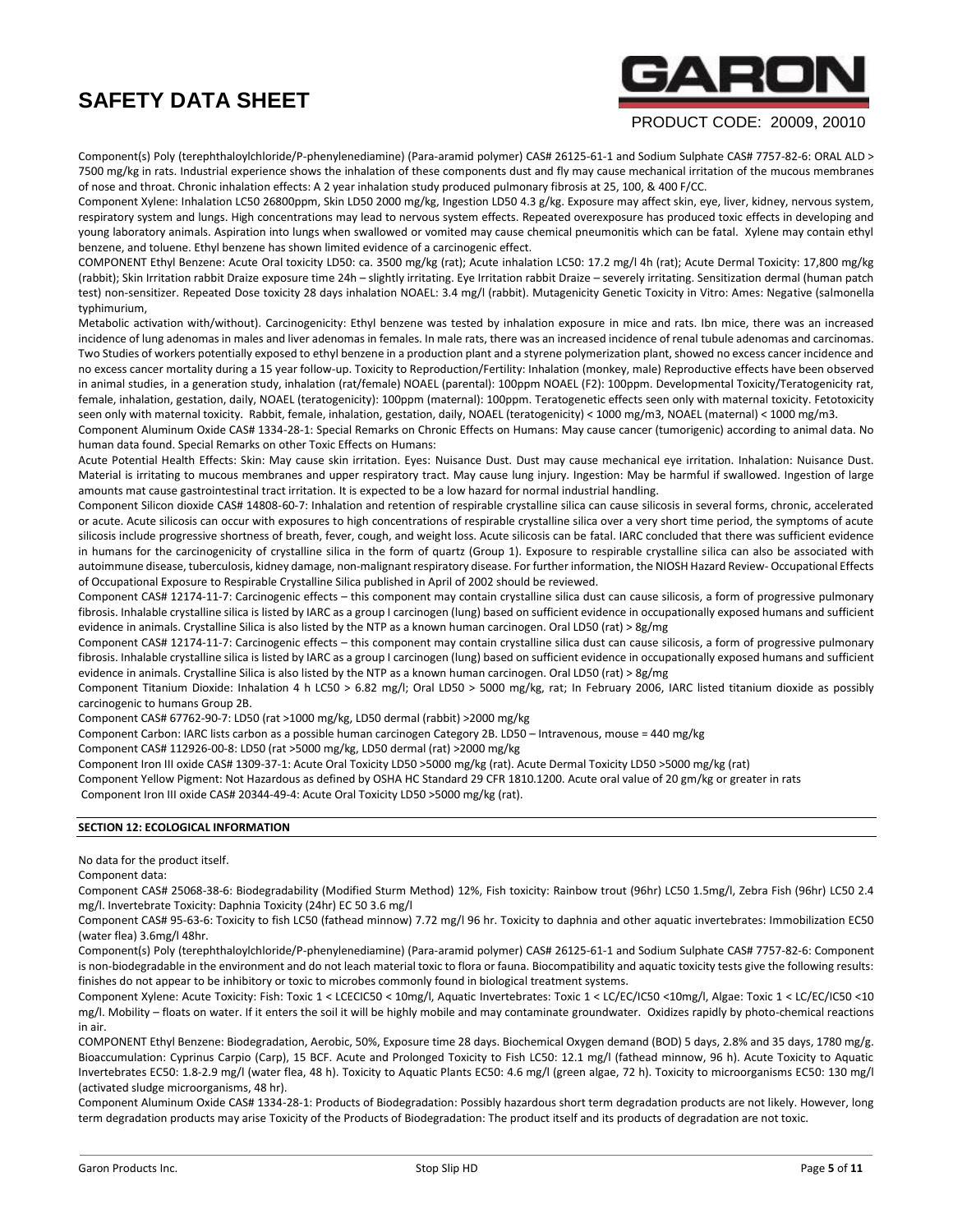

# PRODUCT CODE: 20009, 20010

Component Silicon Dioxide CAS# 14808-60-7: There is no data that suggests that crystalline silica is toxic to birds, fish, invertebrates, microorganisms or plants. Component Titanium Dioxide: Pimephales Promelas (fathead minnow) < 1000 mg/l @ 96h LC50; Pseudokirchneriella subcapitate (green algae) 61 mg/l @ 72h EC50; Daphnia magna (water flea) > 1000 mg/l @ 48h EC50

Component CAS# 112926-00-8: Ecotoxicity: EC50 (fish) .10000 mg/l (daphnia >10000 mg/l

Component Iron III oxide CAS# 1309-37-1Acute and Prolonged Toxicity to fish LC0 >1000 mg/l (golden Orfe). Acute toxicity to Aquatic Invertebrates EC0 > 10000 mg/l (water flea). Toxicity to Microorganisms EC0 > 1000mg/l (pseudomonas putida)

Component Yellow Pigment: Not Hazardous as defined by OSHA HC Standard 29 CFR 1810.1200.

Component Iron III oxide CAS# 20344-49-4: Acute and Prolonged Toxicity to fish LC0 >1000 mg/l (golden Orfe). Toxicity to Microorganisms EC0 > 10000mg/l (pseudomonas putida)

# **SECTION 13: WASTE DISPOSAL**

WASTE DISPOSAL METHOD: DISPOSE OF THE MATERIAL IN A WASTE DISPOSAL SITE IN ACORDANE WITH LOCAL, STATE, AND FEDERAL LAW.

# **SECTION 14: TRANSPORT INFORMATION**

DOT: NA1993, COMBUSTIBLE LIQUID N.O.S. (ETHYL BENZENE, XYLENE), 3, PG III IMO/IMDG: UN1993, FLAMMABLE LIQUID N.O.S. (ETHYL BENZENE, XYLENE, MODIFIED DIGLYCIDYL ETHER OF BISPHENOL A), 3, PG III, MARINE POLLUTANT

## **SECTION 15: REGULATORY INFORMATION**

No data for the product itself.

Component data:

Component CAS# 25068-38-6: Considered a hazardous chemical; is on the TSCA list; is on the DSL Canada, WHMIS class D2B; Is on the New Jersey Right to Know list; is on the PA Right to Know List;

Component CAS# 68609-97-2: Considered a hazardous chemical; is on the TSCA list; is on the DSL Canada, Is on the New Jersey Right to Know list; is on the PA Right to Know List.

Component CAS# 8052-41-3: Component is on the TSCA and Canada DSL lists. Component is on the Pennsylvania, California, New Jersey Massachusetts and Minnesota right to know lists.

Component CAS# 108-65-6: Listed on TSCA and DSL

Component CAS# 95-63-6: This component is subject to SARA Title III Section 313 reporting. This component is in the TSCA and Canada DSL Lists. This component is on the Massachusetts, Pennsylvania, and New Jersey right to know lists.

Component CAS# 64742-94-5. Is on the TSCA and Canada DSL lists.

Component CAS# 67762-90-7: Non hazardous component

Component(s) Poly (terephthaloylchloride/P-phenylenediamine) (Para-aramid polymer) CAS# 26125-61-1 and Sodium Sulphate CAS# 7757-82-6: Component is on the TSCA list. Component is not WHMIS controlled.

Component Xylene: Xylene contains EPCRA section 313 chemicals subject to the reporting requirements of the emergency planning and community right to know act of 1968. (Maximum wt % for components of xylene are: M-Xylene CAS# 108-38-3 is 46%, P-Xylene CAS# 106-42-3 is 20%, Ethyl Benzene CAS# 100- 41-4 is 19%, O-Xylene CAS# 95-47-6 is 16%. Xylene and its components are on the California Proposition 65 list for developmental toxicity, Reproductive toxicity and carcinogen list. Ingredients are on the TSCA list, DSL Canada, AICS, China, EINECS, ENCS, Korea, New Zealand, Philippines inventory lists and on the Massachusetts, New Jersey, Pennsylvania right to know lists Ethyl Benzene a component of xylene has been designated by IARC as a possible carcinogen to humans based on increased tumor incidence in laboratory animals. Risk phrases R10 Flammable R20/21 Harmful by inhalation and in contact with skin, R38 irritating to skin, S25 Avoid contact with eyes.

COMPONENT Ethyl Benzene: US EPA CERCLA Hazardous Substances (40 CFR 302): Ethyl Benzene reportable quantity 1000 lbs. US EPA Emergency Planning and Community Right to Know Act (EPCRA) SARA Title III Section 313 Toxic Chemicals (40 CFR 372.5) components, Ethyl Benzene. California Prop 65: This product contains chemicals known to the State of California to be carcinogenic: Ethyl Benzene CAS# 100-41-4 @ 1-5%.

Massachusetts, New York, Pennsylvania Right to Know list includes the following components: Ethyl Benzene CAS# 100-41-4. Massachusetts, New York, Pennsylvania Special hazardous Substance includes the following components: Ethyl Benzene CAS# 100-41-4

Component Aluminum Oxide CAS# 1334-28-1: Federal and State Regulations: Illinois toxic substances disclosure to employee act: Aluminum oxide Rhode Island RTK hazardous substances: Aluminum oxide Minnesota: Aluminum oxide Massachusetts RTK: Aluminum oxide New Jersey: Aluminum oxide New Jersey spill list: Aluminum oxide California Director's list of Hazardous Substances: Aluminum oxide TSCA 8(b) inventory: Aluminum oxide

SARA 313 toxic chemical notification and release reporting: Aluminum oxide Other Regulations: EINECS: This product is on the European Inventory of Existing Commercial Chemical Substances. Other Classifications: WHMIS (Canada): Not controlled under WHMIS (Canada). DSCL (EEC): R36/38- Irritating to eyes and skin. S2- Keep out of the reach of children. S46- If swallowed, seek medical advice immediately

Component Silicon Dioxide CAS# 14808-60-7: risk phrases: R 48/20 Harmful – Danger of serious damage to health by prolonged exposure through inhalation. Safety Phrases: S 22 – Do not breathe dust and S 38 – In case of insufficient ventilation, wear suitable respiratory equipment. Silicon Dioxide is on the TSCA list. NTP list as a known human carcinogen, California proposition 65 list as a known carcinogen, Massachusetts Toxic Use Reduction Act list as toxic, Pennsylvania Worker and community right to know Act list as a hazardous substance. Component Crystalline Silica (Silicon Dioxide) is on the Canada DSL – WHMIS Classification D2A. Crystalline Silica is on the Australian Inventory of Chemicals Substances list, Japan Ministry of International Trade and Industry list, Korea Existing Chemicals Inventory with registry number 9212-5667 and the Philippines Inventory of Chemicals and Chemical Substances list.

Component CAS# 12174-11-7: may contain Crystalline Silica (Silicon Dioxide) which is on the TSCA list. NTP list as a known human carcinogen, California proposition 65 list as a known carcinogen, Massachusetts Toxic Use Reduction Act list as toxic, Pennsylvania Worker and community right to know Act list as a hazardous substance. Component is on the DSL, EINECS, AICS, ENCS, ECL, PICCS and CLECS lists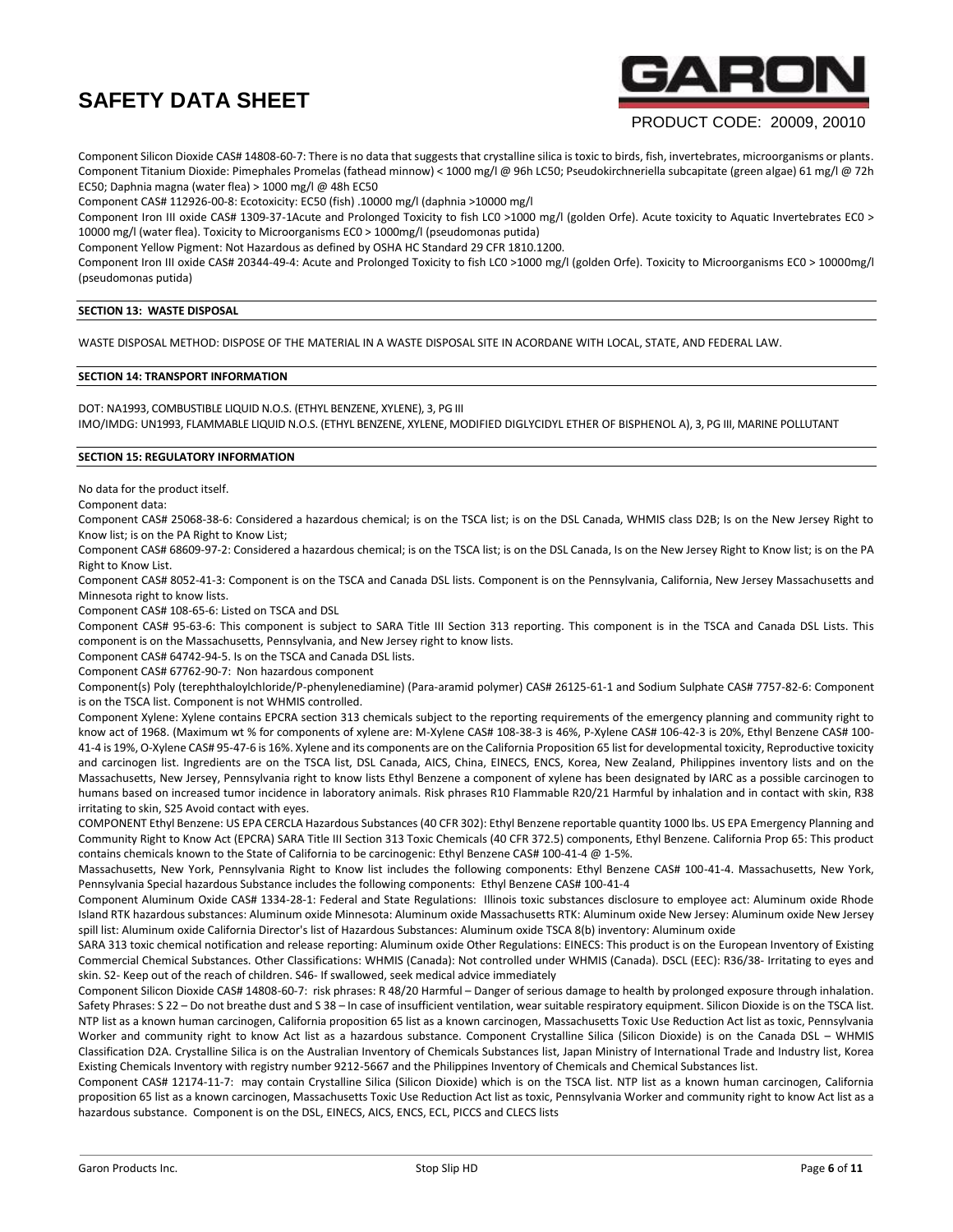

# PRODUCT CODE: 20009, 20010

Component Titanium Dioxide: Contains Proposition 65 Chemicals, is on the PA Hazardous substance list, and is on the NJ right to know Regulated chemical List.

Titanium Dioxide is on inventory or in compliance with EINECS, TSCA, AICS, DSL, ENCS (JP), KECI (KR), PICCS (PH) and INV (CN.

Component Carbon: Contains Proposition 65 Chemicals. Carbon: is listed on TSCA and DSL Canada

Component CAS# 112926-00-8: Is not classified as dangerous. National Chemical Inventory listings include – AICS, DSL, IECSC, EINECS, ENCS, KECI, NZLOC, PICCS, TSCA

Component Iron III oxide CAS# 1309-37-1Listed on TSCA Inventory. Section 313/312 hazard category: Chronic health hazard. Potential exposure to all of the California proposition 65 have been determined to be below the No significant risk level (NSRL). Component and its impurities (1%) are on the Pennsylvania, New Jersey right to know substance lists. Component contains the following chemicals listed on the New Jersey and Pennsylvania RTK special hazardous Substance lists: Manganese CAS# 7439-96-5 (0.7%) and Aluminum CAS# 7429-90-5 (0.29%). Component contains the following ingredients which are on the Pennsylvania, Massachusetts hazardous substance lists: Chromium CAS# 7440-47-3 (0.075%) and Nickel CAS# 7440-02-0 (0.04%) Component contains the following chemicals on the California Proposition 65 list known to the state of California to be carcinogenic: Nickel CAS# 7440-02-0 (0.04%) and Cobalt CAS# 7440-48-4 (30 ppm).

Component Yellow Pigment: Not Hazardous as defined by OSHA HC Standard 29 CFR 1810.1200.

Component Iron III oxide CAS# 20344-49-4: Listed on TSCA Inventory. Potential exposure to all of the California proposition 65 chemicals have been determined to be below the No significant risk level (NSRL). Components are on the Pennsylvania right to know substance list. Component contains the following chemicals listed on the Pennsylvania RTK special hazardous Substance lists: chromium CAS# 7440-47-3 (0.02%) and nickel CAS# 7440-02-0 (0.015%). Component contains the following ingredients which are on the Massachusetts hazardous substance lists: Chromium CAS# 7440-47-3 (0.02%), arsenic CAS# 7440-38-2 (60ppm), Beryllium CAS# 7440-41-7 (1ppm) and Nickel CAS# 7440-02-0 (0.015%) Component contains the following chemicals on the California Proposition 65 list known to the state of California to be carcinogenic: Nickel CAS# 7440-02-0 (0.015%), arsenic CAS# 7440-38-2 (60ppm), Beryllium CAS# 7440-41-7 (1ppm) and Cobalt CAS# 7440-48-4 (70ppm).

Component CAS# 147-14-8: Component is on the TSCA List and not controlled under WHMIS. Component is a CERCLA hazardous substance

Component CAS# 1344-28-1: Component is on the Massachusetts, New Jersey, and Pennsylvania right to know lists. Component is on TSCA list and Canada DSL.

Component CAS# 7631-86-9: Component is on the Minnesota right to know list. Component is on TSCA list and Canada DSL.

Component CAS# 51274-00-1: Component is on the TSCA list and Canada DSL.

Component CAS# 7631-86-9: Component is on the Minnesota right to know list. Component is on TSCA list and Canada DSL.

# **SECTION 16: OTHER INFORMATION**

DISCLAIMER: The information Contained herein is based on the data available and is believed to be accurate, however, the manufacturer makes no warranty expressed or implied regarding the accuracy of this data or the results obtained from the use thereof. Accordingly, we assume no responsibility for injury from the use of this product.

# **N/A = Not Available See Section 1 for date of preparation**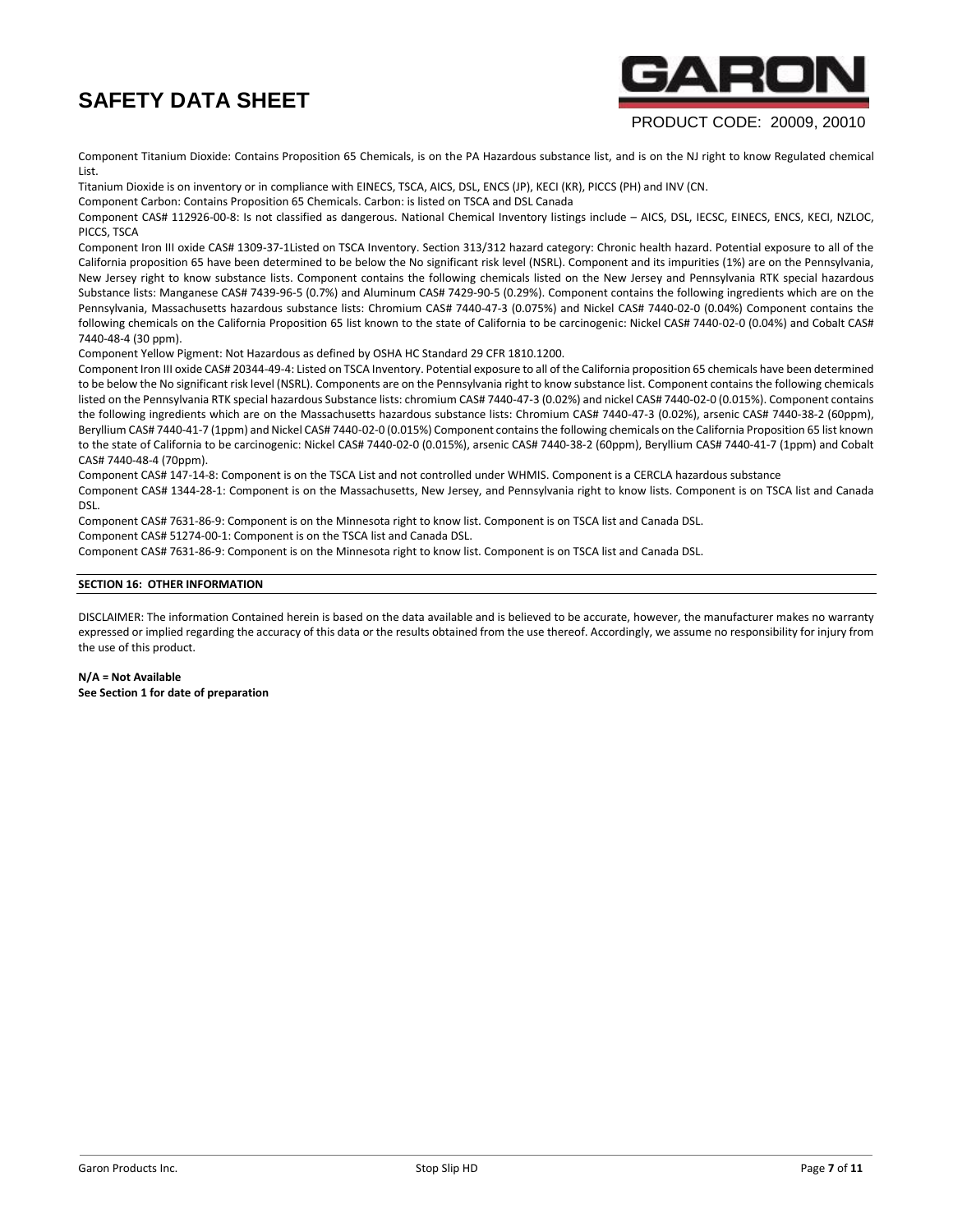

PRODUCT CODE: 20009, 20010

# **SECTION 1: PRODUCT AND COMPANY IDENTIFICATION**

PRODUCT NAME: STOP SLIP HD PART B PRODUCT CODES: 20009, 20010

MANUFACTURER: Garon Products Inc. STREET ADDRESS: PO Box 1924 CITY, STATE, ZIP: Wall, NJ 07719-1924

INFORMATION PHONE: 800-631-5380 EMERGENCY PHONE: Chemtrec 800-424-9300 FAX PHONE: 732-223-2002

DATE REVISED: 4/15/15

Chemical Name or Class: polyamine mixture

Garon Products Inc. **Example 2** of **11** Stop Slip HD Stop Slip HD Page **8** of **11 SECTION 2: HAZARDS IDENTIFICATION** Hazard Overview GHS Classification: Skin corrosion/irritation category 1, skin sensitizer category 1B, serious eye damage category 1, acute hazard to aquatic environment category 3, chronic hazards to aquatic environment category 2 GHS Label Elements and Precautionary Statements: Label Elements: Exclamation Mark, Corrosion, Aquatic Toxicity **Hazard Statements:** Danger: Causes severe skin burns and eye damage Warning: May cause an allergic skin reaction Danger: Causes serious eye damage Harmful to aquatic life Toxic to aquatic life with long lasting effects **Precautionary statements:** P102 Keep out of reach of children. P103 Read label before use P260 Do not breathe dust/fume/gas/mist/vapors/spray P264 Wash hands thoroughly after handling. P280 Wear protective gloves/protective clothing/eye protection/face protection. P273 Avoid release to the environment. **Response:** P301 + P330 + P331 IF SWALLOWED: Rinse mouth. Do NOT induce vomiting. P303 + P361 + P353 IF ON SKIN (or hair): Remove/Take off Immediately all contaminated clothing. Rinse SKIN with water/shower. P363 Wash contaminated clothing before reuse. P304 + P340 IF INHALED: Remove victim to fresh air and Keep at rest in a position comfortable for breathing. P321 If skin irritation or burns develop, Call a doctor/physician. P305 + P351 + P338 If in eyes: Rinse cautiously with water for several minutes. Remove contact lenses, if present and easy to do. Continue rinsing. P310 If in eyes, immediately call a POISON CENTER or doctor/physician. **Storage:** P405 Store locked up. **Disposal:** P501 Dispose of contents/container to a waste disposal facility in accordance with local, state, federal or international laws. Other non-classifiable potential hazards Acute toxicity oral category 4 HMIS HAZARD CLASSIFICATION HEALTH: 2 FLAMMABILITY: 1 REACTIVITY: 0 PERSONAL PROTECTIVE EQUIPMENT: G POTENTIAL HEALTH EFFECTS EYES: WILL CAUSE BURNS TO EYES. HIGH VAPOR CONCENTRATIONS CAN CAUSE SEVERE IRRITATION TO THE EYES. SKIN: CAN CAUSE SKIN IRRITATION OR POSSIBLE BURNS TO THE SKIN INGESTION: LIQUID CAN CAUSE SEVERE DAMAGE TO MUCOUS MEMBRANES IF SWALLOWED. INHALATION: HIGH CONCENTRATIONS OF VAPOR CAN CAUSE IRRITATION TO THE RESPIRATORY TRACT, NAUSEA, AND DIZZINESS. HEALTH HAZARDS (ACUTE AND CHRONIC): PROLONGED OR REPEATED EXPOSURE MAY CAUSE ASTHMA AND SKIN SENSITIZATION OR OTHER ALLERGIC RESPONSES. MEDICAL CONDITIONS GENERALLY AGGRAVATED BY EXPOSURE: RESPIRATORY CONDITIONS OR OTHER ALLERGIC AILMENTS.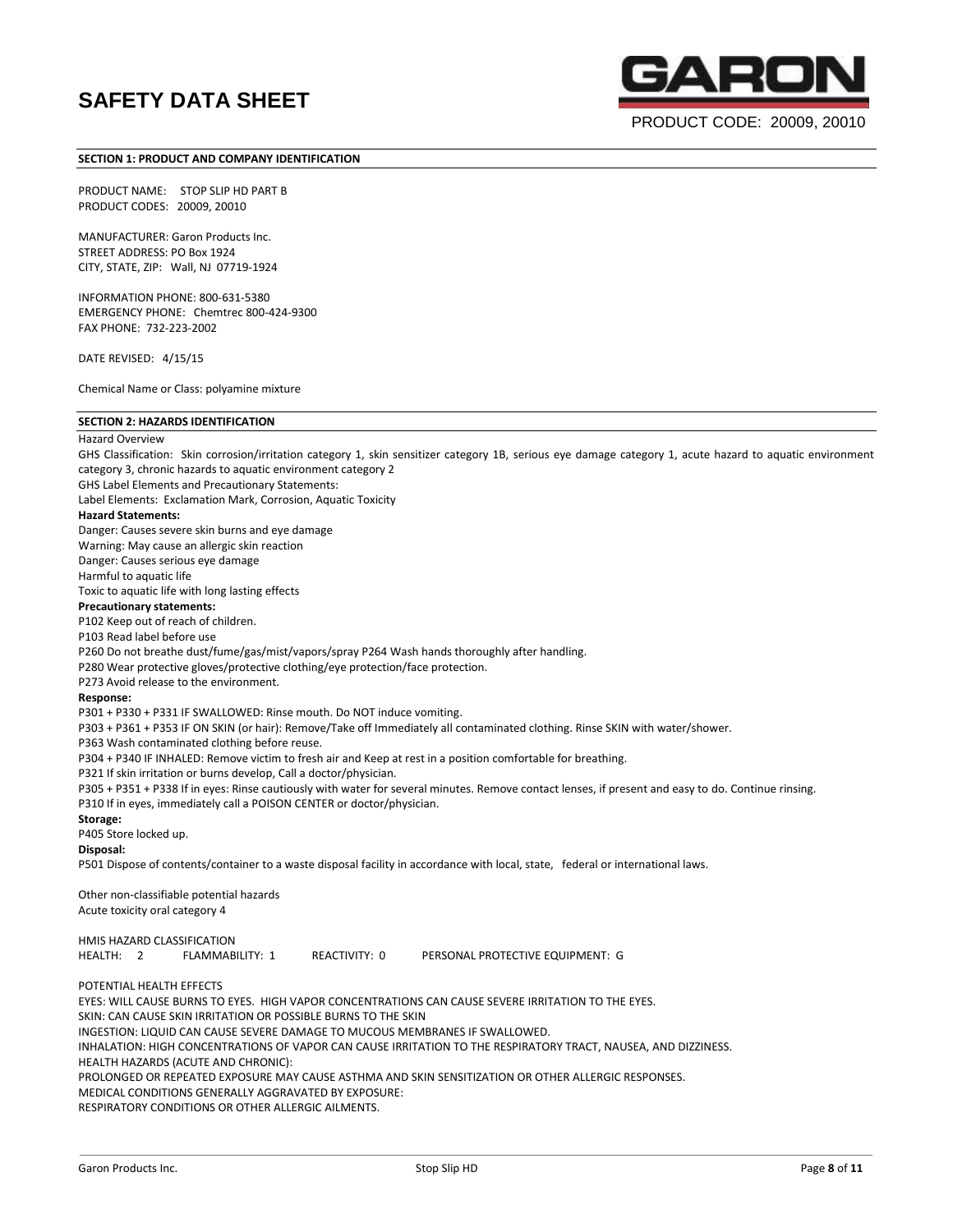

CARCINOGENICITY OSHA: NO NTP: NO IARC: NO ADDITIONAL CARCINOGENICITY INFORMATION: NO LISTED INGREDIENTS OF THIS PRODUCT ARE REGULATED AS CARCINOGENS.

# **SECTION 3: COMPOSITION/INFORMATION ON INGREDIENTS**

| INGREDIENT                                  | CAS NO.        | <b>OSHA PEL</b> | <b>ACGIH TLV</b>    | <b>OSHA STEL</b> | WEIGHT %  |
|---------------------------------------------|----------------|-----------------|---------------------|------------------|-----------|
| Benzyl Alcohol                              | $100 - 51 - 6$ | <b>NONE</b>     | <b>NONE</b>         | <b>NONE</b>      | $30 - 60$ |
| 3-Aminomethyl-3, 5, 5-Trimethyl Cyclohexane | 2855-13-2      | <b>NONE</b>     | <b>NONE</b>         | <b>NONE</b>      | $30 - 60$ |
| 2-Hydroxybenzoic Acid                       | 69-72-7        | <b>NONE</b>     | <b>NONE</b>         | <b>NONE</b>      | 7-13      |
| <b>Precipitated Silica</b>                  | 112926-00-8    | <b>NONE</b>     | 80mg/m <sup>3</sup> | <b>NONE</b>      | 10-30     |

SECTION 3 NOTES:

\*\*\*No toxic chemical(s) subject to the reporting requirements of section 313 of Title III and of 40 CFR 372 are present. \*\*\* Note: Ingredients listed without percentages, the percentages are considered a trade secret.

#### **SECTION 4: FIRST AID MEASURES**

EYES: IMMEDIATELY FLUSH EYES WITH WATER FOR AT LEAST FIFTEEN MINUTES WHILE LIFTING UPPER AND LOWER LIDS. GET IMMEDIATE MEDICAL ASSISTANCE.

SKIN: FLUSH SKIN WITH WATER FOR AT LEAST 15 MINUTES AND REMOVE ALL CONTAMINATED CLOTHING IMMEDIATELY. GET MEDICAL ATTENTION IF REDDENING OR SWELLING OCCURS.

INGESTION: DO NOT INDUCE VOMITING. DILUTE BY GIVING WATER OR MILK TO DRINK IF VICTIM IS CONSCIOUS. GET MEDICAL ATTENTION IMMEDIATELY. INHALATION: REMOVE VICTIM TO FRESH AIR AND ADMINISTER OXYGEN IF NECESSARY.

# **SECTION 5: FIRE-FIGHTING MEASURES**

FLAMMABLE LIMITS IN AIR **UPPER: Not Available**  (% by volume) LOWER: Not Available FLASH POINT: 200+°F METHOD USED: SETA FLASH EXTINGUISHING MEDIA: FOAM, ALCOHOL FOAM, CO2, WATER FOG SPECIAL FIRE FIGHTING PROCEDURES: TOXIC FUMES WILL BE EVOLVED WHEN THIS MATERIAL IS INVOLVED IN A FIRE. A SELF-CONTAINED BREATHING APPARATUS SHOULD BE AVAILABLE FOR FIRE FIGHTING. COOL FIRE EXPOSED CONTAINERS WITH WATER. UNUSUAL FIRE AND EXPLOSION HAZARDS: NONE KNOWN.

#### **SECTION 6: RELEASE MEASURES**

STEPS TO BE TAKEN IN CASE MATERIAL IS RELEASED OR SPILLED:

AVOID CONTACT WITH MATERIAL. WEAR THE APPROPRIATE SAFETY EQUIPMENT. STOP SPILL AT SOURCE, DYKE AREA TO PREVENT SPREADING. PUMP LIQUID TO SALVAGE TANK. TAKE UP REMAINDER WITH CLAY OR OTHER ABSORBENT AND PLACE IN DISPOSAL CONTAINERS.

## **SECTION 7: HANDLING AND STORAGE**

PRECAUTIONS TO BE TAKEN IN HANDLING AND STORAGE:

AVOID ALL SKIN CONTACT. AVOID BREATHING VAPORS. RESEAL PARTIALLY USED CONTAINERS. PROPERLY LABEL ALL CONTAINERS. WASH WITH SOAP AND WATER BEFORE EATING, DRINKING, SMOKING, OR USING TOILET FACILITIES. OBSERVE CONDITIONS OF GOOD INDUSTRIAL HYGIENE AND SAFE WORKING PRACTICES.

OTHER PRECAUTIONS:

MIXED MATERIALS CONTAIN THE HAZARDS OF ALL THE COMPONENTS, THEREFORE, READ THE MSDS OF ALL COMPONENTS TO BECOME FAMILIAR WITH ALL HAZARDS PRIOR TO USING THIS PRODUCT.

# **SECTION 8: EXPOSURE CONTROLS/PERSONAL PROTECTION**

RESPIRATORY PROTECTION:

NIOSH APPROVED RESPIRATOR PROTECTION REQUIRED IN THE ABSENCE OF PROPER ENVIRONMENTAL CONTROLS. FOR EMERGENCIES A SELF-CONTAINED BREATHING APPARATUS OR A FULL FACE RESPIRATOR IS RECOMMENDED.

VENTILATION:

AVOID BREATHING VAPORS. VENTILATION MUST BE SUFFICIENT TO CONTROL VAPORS.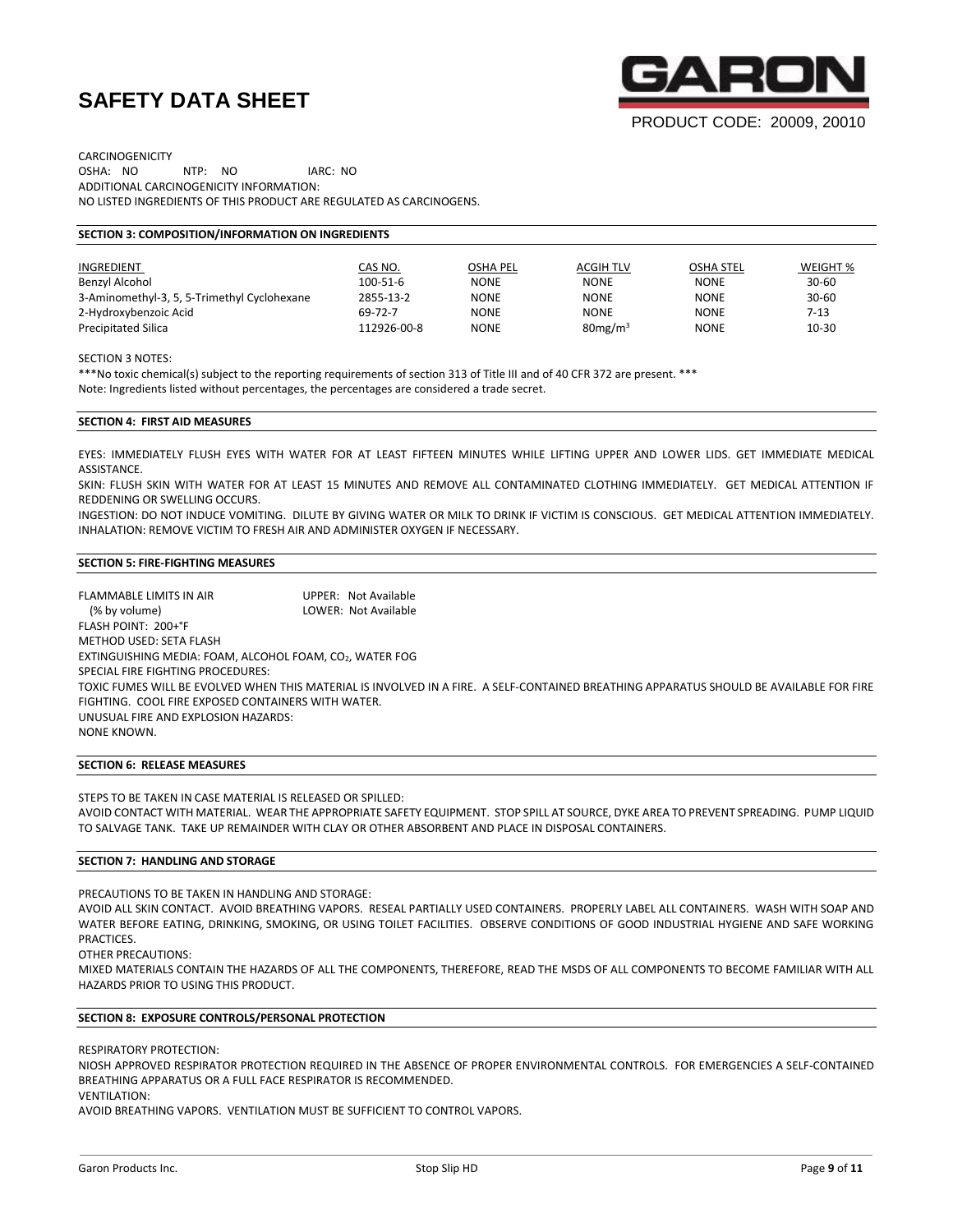

PROTECTIVE GLOVES: IMPERVIOUS GLOVES – NEOPRENE OR RUBBER EYE PROTECTION: SPLASH GOGGLES OR GLASSES WITH SIDE SHIELDS. OTHER PROTECTIVE CLOTHING OR EQUIPMENT: WEAR BODY COVERING CLOTHING AND OTHER COVERINGS AS NECESSARY SUCH AS APRON AND APPROPRIATE FOOTWEAR TO AVOID CONTACT WITH MATERIAL. WORK HYGIENIC PRACTICES: OBSERVE GOOD GENERAL HYGIENIC PRACTICES.

SEE SECTION THREE FOR OCCPATIONAL EXPOSURE LIMIT VALUES.

# **SECTION 9: PHYSICAL AND CHEMICAL PROPERTIES**

APPEARANCE AND ODOR: VISCOUS AMBER CLEAR LIQUID WITH AMINE ODOR BOILING POINT OR RANGE: 401° TO 477°F VAPOR DENSITY (AIR = 1): N/A SPECIFIC GRAVITY (H2O = 1):  $1.1$ EVAPORATION RATE: N/A SOLUBILITY IN WATER: NEGLIGIBLE ODOR THRESHOLD: N/A pH: N/A MELTING POINT/FREEZING POINT: N/A VAPOR PRESSURE: N/A AUTO IGNITION TEMPERATURE: N/A PARTITION COEFFICIENT: N-OCTANOL/WATER: N/A DECOMPOSITION TEMPERATURE: N/A

# **SECTION 10: STABILITY AND REACTIVITY**

STABILITY: STABLE CONDITIONS TO AVOID (STABILITY): AVOID CONTACT WITH OPEN FLAMES AND ALL SOURCES OF IGNITIONS AND SPARKS. INCOMPATIBILITY (MATERIAL TO AVOID): AVOID CONTACT WITH STRONG OXIDIZING AGENTS MINERAL ACIDS AND EPOXY RESINS IN UNCONTROLLED AMOUNTS. HAZARDOUS DECOMPOSITION OR BY-PRODUCTS: CO, CO2, NOX HAZARDOUS POLYMERIZATION: WILL NOT OCCUR.

# **SECTION 11: TOXICOLOGICAL INFORMATION**

No data for the product itself.

Component data:

Component Benzyl Alcohol: Inhalation LC50 (4hr) >4178 mg/l (rat), Dermal LD50 2000 mg/kg (rabbit) Rats exposed to 800 mg/kg for thirteen weeks exhibited CNS depression and histopathological changes in the brain, thymus and skeletal muscles. The No observed adverse effect level (NOAEL) was 400 mg/kg. No evidence of carcinogenicity was seen in two year study with rats and mice.

Component CAS# 2855-13-2: Oral LD50 rat 1030 mg/kg, Skin irritation – Corrosive subcategory 1C where responses occur after exposures between 1 hour and 4 hours and observations up to 14 days. Eye irritation – Risk of serious damage to eyes. Product Sensitization (Magnusson- Kingman test) guinea pig: may cause sensitization by skin contact. Product Teratogenicity oral rat NOEL (no observed effect level) 250 mg/kg

Component CAS# 69-72-7: Acute Oral Toxicity LD50 (rat) = 891 mg/kg (behavioral somnolence (general depressed activity, Behavioral muscle weakness)). Acute Inhalation LC50 (rat) >900 mg/m3, 1 hr. Acute Dermal LD50 (rabbit) >10,000 mg/kg. Skin Irritation (rabbit) – mild skin irritation -24hr. Eye Irritation (rabbit) – severe eye irritation.

Component CAS# 112926-00-8: LD50 (rat >5000 mg/kg, LD50 dermal (rat) >2000 mg/kg

# **SECTION 12: ECOLOGICAL INFORMATION**

No data for the product itself. Component data: